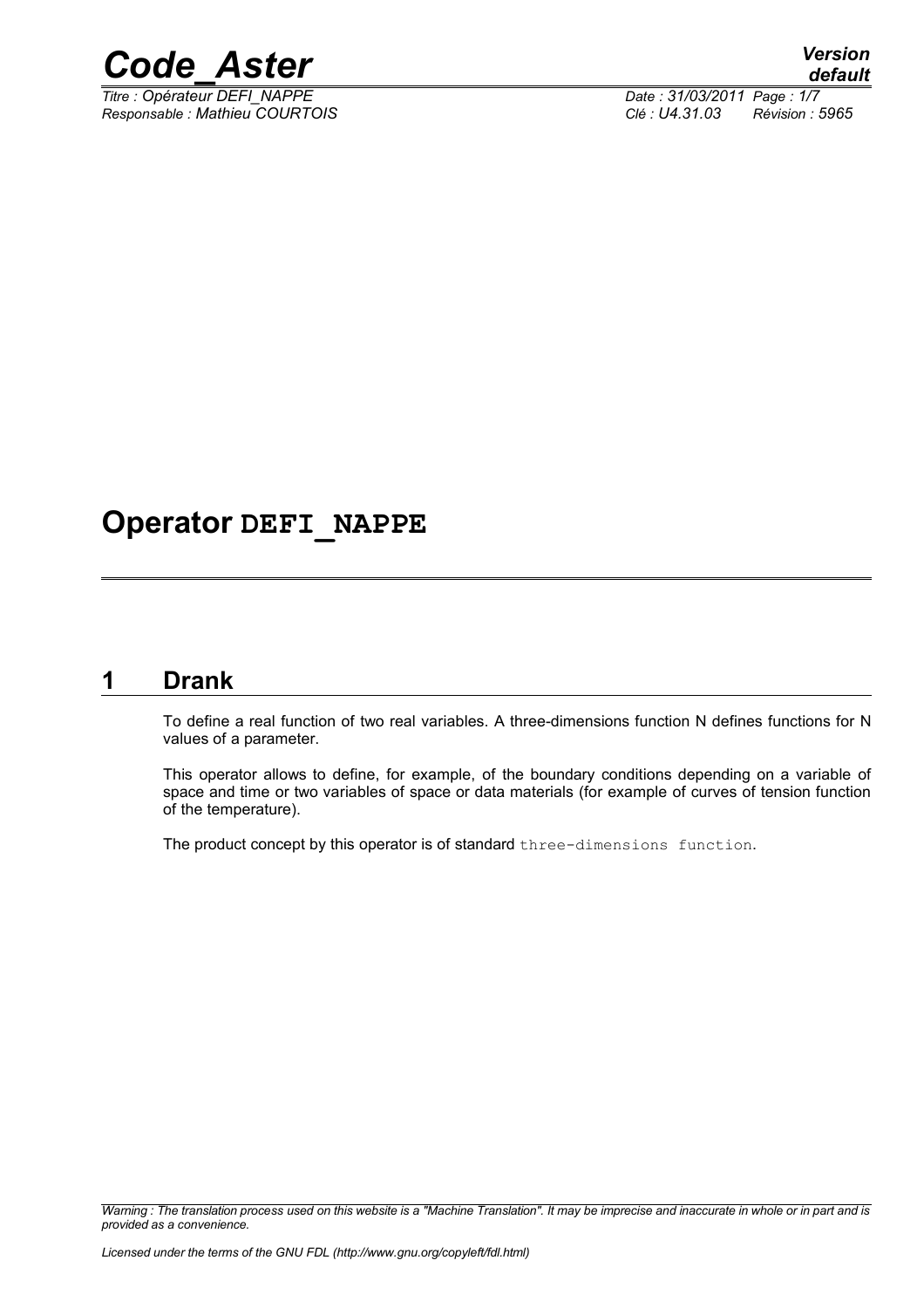*Titre : Opérateur DEFI\_NAPPE Date : 31/03/2011 Page : 2/7*

*default*

*Responsable : Mathieu COURTOIS Clé : U4.31.03 Révision : 5965*

## **2 Syntax**

 $nf$  [three-dimensions function] = DEFI\_NAPPE  $\left(\begin{array}{ccc} \bullet \text{NOM} & \text{PARA} & =\text{/np} \end{array}\right)$  , [kN] ◇NOM RESU = "TOUTRESU" ,  $[DEFAULT]$ /nr , [K8] ♦PARA =lp , [l\_R] ◊PROL\_DROITE = "CONSTANT", / "LINEAIRE", "EXCLUDED" [DEFAULT] ◊PROL\_GAUCHE = "CONSTANT", / "LINEAIRE", "EXCLUDED" [DEFAULT] ◊ INTERPOL = | ' LIN', [DEFAULT] | ' LOG', | ' NON',  $\sqrt{N}$ INFO =/1 , [DEFAULT]  $/2$ , ◊VERIF = ' CROISSANT',  $\bullet$ /FONCTION =lf [1 fonction] /♦NOM\_PARA\_FONC=npf ◆DEFI\_FONCTION=<br>F ( ◆VALE  $\begin{array}{lll} \text{(} & \text{}} & \text{[l_R]} \\ \text{ } & \text{PROL DROITE} & = & \text{``} \text{CONSTANT}' \text{'} \end{array}$ ◊PROL\_DROITE = "CONSTANT", / "LINEAIRE", / "EXCLUDED" , [DEFAULT] ◊PROL\_GAUCHE = "CONSTANT", / "LINEAIRE", / "EXCLUDED" , [DEFAULT] ◊ INTERPOL= | "LIN", [DEFAULT] | ' LOG', | ' NON', **),**  $\sqrt{$  TITER = Ti, **)**

*Warning : The translation process used on this website is a "Machine Translation". It may be imprecise and inaccurate in whole or in part and is provided as a convenience.*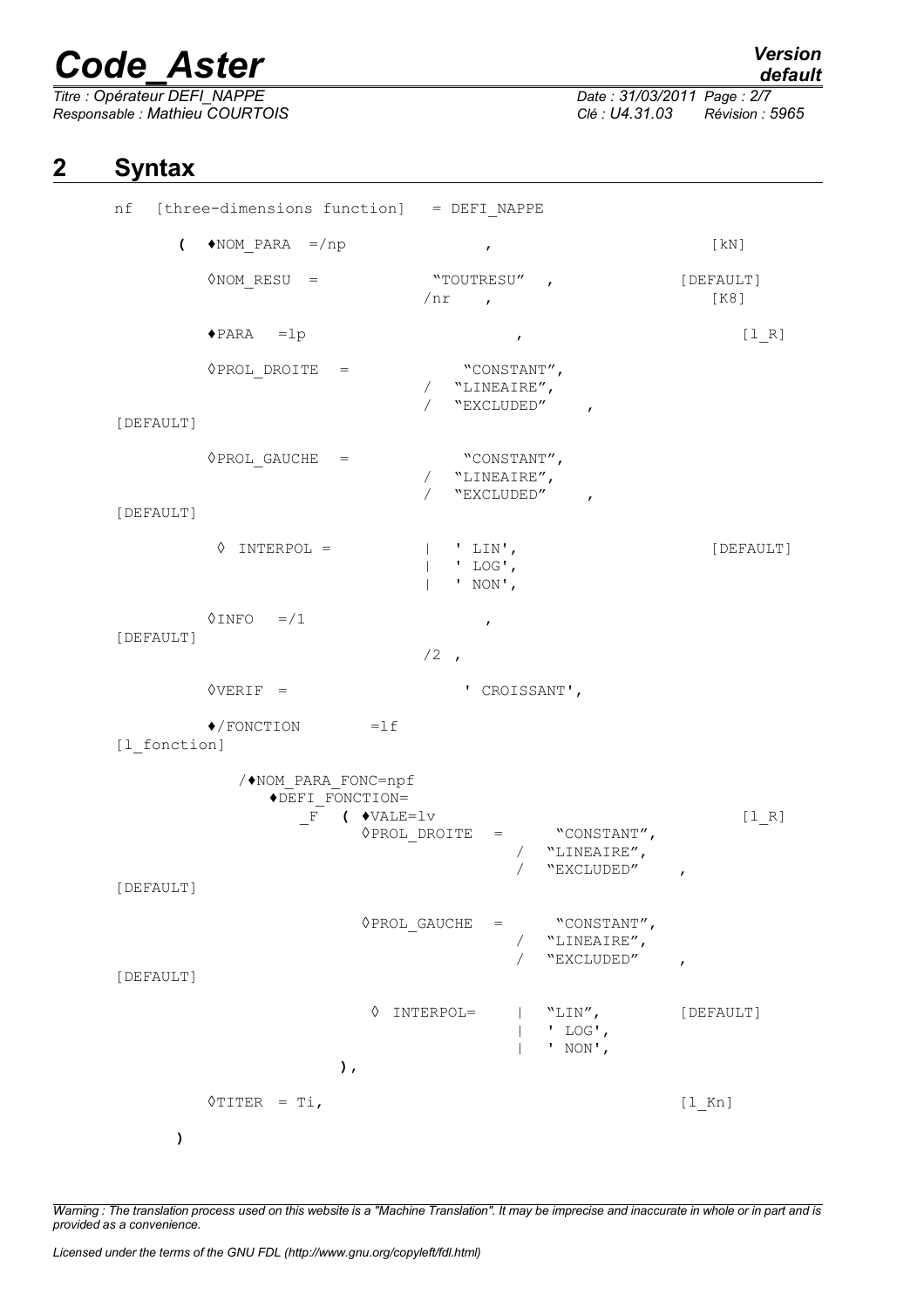*Titre : Opérateur DEFI\_NAPPE Date : 31/03/2011 Page : 3/7*

*Responsable : Mathieu COURTOIS Clé : U4.31.03 Révision : 5965*

## **3 Operands**

## **3.1 Operand NOM\_PARA**

 $NOM$  PARA = Np

Indicates the name of the parameter of the three-dimensions function (second variable) cf example with [§4.1].

The authorized values are listed are the same ones as in DEFI\_FONCTION [U4.31.02].

## **3.2 Operand NOM\_RESU**

◊NOM\_RESU = NR

Name of result, the values of the three-dimensions function. It must be identical to the NOM RESU of each function composing the three-dimensions function.

In fact, this operand is not used systematically for checks as coherence, in the execution of the code. These checks of coherence are made by the command CALC\_FONCTION [U4.32.04].

## **3.3 Operand PARA**

 $\triangle$  PARA = LP

Lists values of the parameter characteristic of the three-dimensions function:  $paral$ ,  $para/$ , … the cardinal of this list must be equal to the number of functions defined then.

## **3.4 Operands PROL\_DROITE and PROL\_GAUCHE**

◊PROL\_DROITE and PROL\_GAUCHE =

Define the type of prolongation on the right (on the left) of the field of definition of the variable:

| "CONSTANT" | for a prolongation with the last (or first) value of the three-dimensions           |
|------------|-------------------------------------------------------------------------------------|
|            | function.                                                                           |
| "LINEAIRE" | for a prolongation along the first definite segment (PROL GAUCHE) or last           |
|            | definite segment (PROL DROITE), this prolongation does not take account             |
|            | of a possible interpolation logarithmic curve,                                      |
| "EXCLUDED" | if the extrapolation of the values apart from the field of definition of the        |
|            | parameter $N_{\rm P}$ is prohibited (in this case if a computation requires a value |

of the function out of field of definition, the code will stop in fatal error).

## **3.5 Operand INTERPOL**

◊INTERPOL =

Standard of interpolation of the three-dimensions function: a type for the interpolation of the second variable and for the interpolation between two functions. This is obtained by providing a list of 2 texts among:

```
INTERPOL = ("LIN", "LOG")
```

```
"LIN" : linear,
```
"LOG" : logarithmic curve,

"NON": one does not interpolate (and thus the program will stop if one asks for the value of the function for a value of the parameter where it was not defined).

#### **Note:**

*If only one value is specified, she is taken into account at the same time by the interpolation of the parameter and the function. INTERPOL = "LOG" is equivalent to ( "LOG", "LOG") .*

*Warning : The translation process used on this website is a "Machine Translation". It may be imprecise and inaccurate in whole or in part and is provided as a convenience.*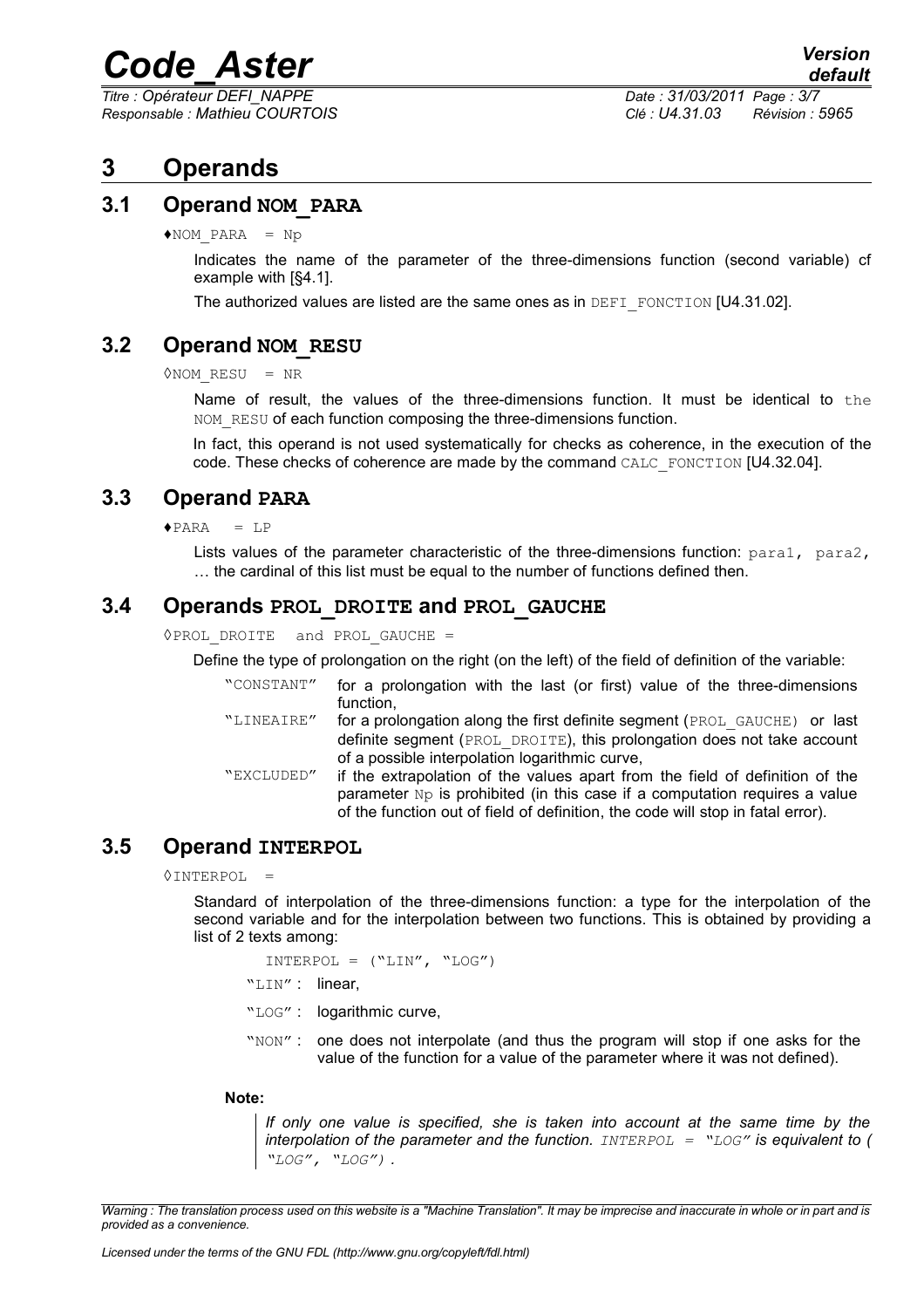*Responsable : Mathieu COURTOIS Clé : U4.31.03 Révision : 5965*

## **3.6 Operand INFO**

#### ◊INFO =

Specifies the options of printing on the message file (unit 6).

- 1: no the printing (option by default)
- 2: printing of the parameters plus the list of the first 10 values of each function in the order ascending of the first 10 parameter

## **3.7 Operand VERIF**

◊VERIF =

operator DEFI THREE-DIMENSIONS FUNCTION reorders the values of the parameters Np in the ascending order. If VERIF is worth "GROWING" the operator stops the execution if the values of the parameter  $Np$  were not given in this order.

## **3.8 Definition of the functions of the three-dimensions function**

Two modes of definition of the three-dimensions function are possible:

- from a list of existing functions [§3.8.1],
- by directly defining the various functions of the three-dimensions function [§3.8.2].

#### **3.8.1 Operand FONCTION**

FONCTION = lf

LISTE of concepts of the standard function created by commands DEFI FUNCTION [U4.31.02]. CONSTANT DEFI [U4.31.01], CALC FONC INTERP [U4.32.01],...

If is the list of the names of concepts of the standard function corresponding to the values of the parameter.

All the functions of the list must have the same name of variable ( $NOM$  PARA of DEFI FONCTION, that we will call  $npf$ ) and to have the same name NR for name of result.

nf is a three-dimensions function of the variable of name  $Np$  and variable of name  $npf$  and whose value is of name NR.

#### **3.8.2 Direct definition of the functions**

#### **3.8.2.1 Operand NOM\_PARA\_FONC**

♦NOM\_PARA\_FONC =npf

Name of the parameter characteristic of the functions constituting the three-dimensions function.

The authorized values are listed are the same ones as for NOM\_PARA.

#### **3.8.2.2 Key word DEFI\_FONCTION**

DEFI\_FONCTION =

direct Definition of the functions constituting the three-dimensions function.

*Warning : The translation process used on this website is a "Machine Translation". It may be imprecise and inaccurate in whole or in part and is provided as a convenience.*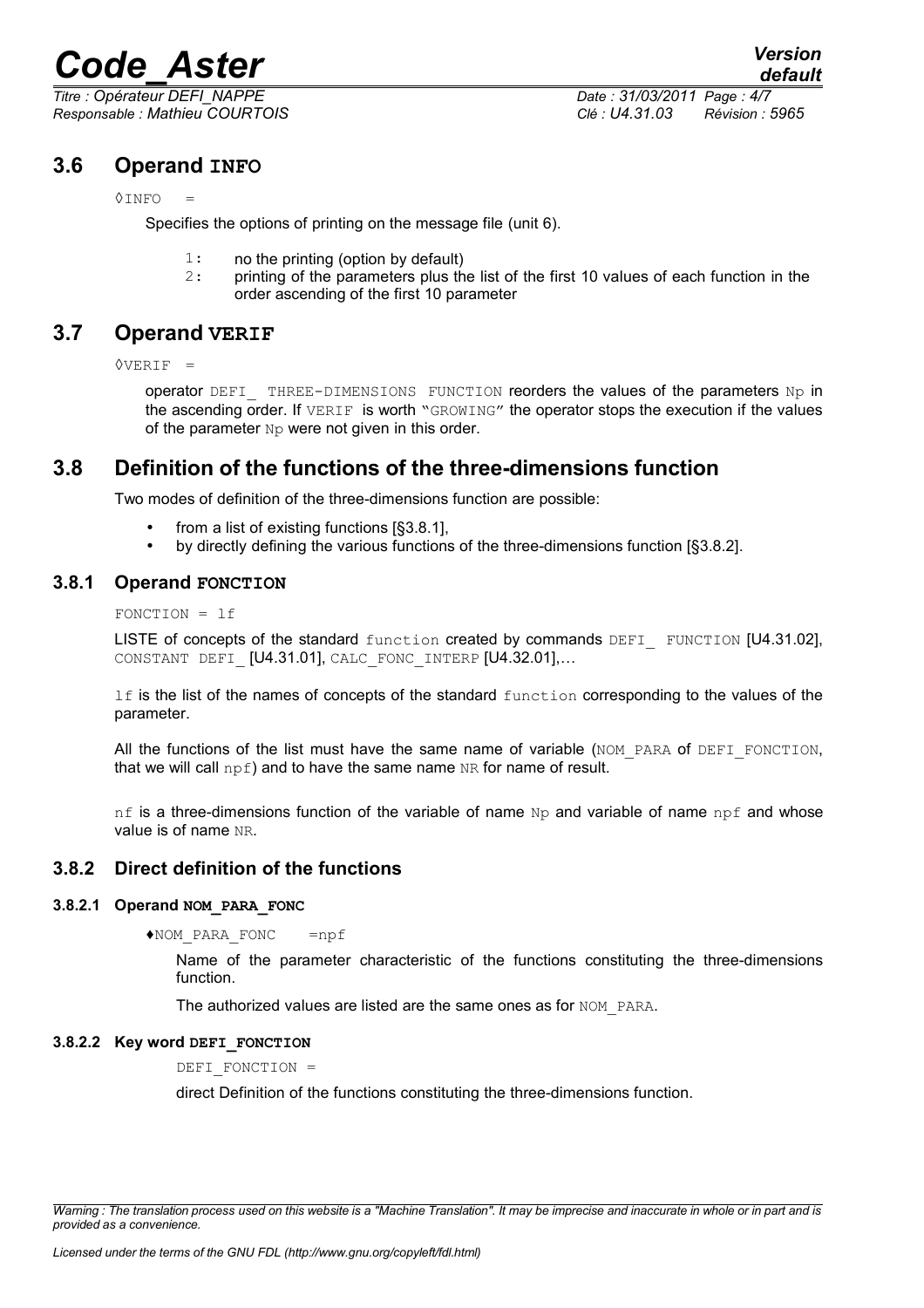*Responsable : Mathieu COURTOIS Clé : U4.31.03 Révision : 5965*

*Titre : Opérateur DEFI\_NAPPE Date : 31/03/2011 Page : 5/7*

*default*

#### **3.8.2.3 Operand VALE**

 $\triangle VALE = Lv$ 

…

- lv is the list of value  $(x1, y1, ..., xn, yn)$  with in the order:
- $x1$ ,  $y1$  (the first value of the parameter and the corresponding value of result),

xn, yn (the last value of the parameter and the corresponding value of result).

#### **3.8.2.4 Operands PROL\_DROITE and PROL\_GAUCHE**

◊PROL\_DROITE and PROL\_GAUCHE =

Define the type of prolongation on the right (on the left) of the field of definition of the variable:

- "CONSTANT" for a prolongation with the last (or first) value of the function,
- "LINEAIRE" for a prolongation along the first definite segment (PROL\_GAUCHE) or last definite segment (PROL DROITE),
- "EXCLUDED" if the extrapolation of the values apart from the field of definition of the parameter npf is prohibited (in this case if a computation requires a value of the function out of field of definition, the code will stop in fatal error).



#### **3.8.2.5 Operand INTERPOL**

 $\Diamond$ INTERPOL =

Standard of interpolation of the function enters the values of the field of definition of the function: a type for the interpolation of the X-coordinates and for the interpolation of the Y-coordinates of the function. This is obtained by providing a list of texts among:

 $INTERPOL = ("LIN", "LOG")$ 

- "LIN" : linear,
- "LOG" : logarithmic curve,

"NON": one does not interpolate (and thus the program will stop if one asks for the value of the function for a value of the parameter where it was not defined).

**Note:**

*If only one value is specified, she is taken into account at the same time by the interpolation of the parameter and the function. INTERPOL = "LOG" is equivalent to ( "LOG", "LOG") .*

*Warning : The translation process used on this website is a "Machine Translation". It may be imprecise and inaccurate in whole or in part and is provided as a convenience.*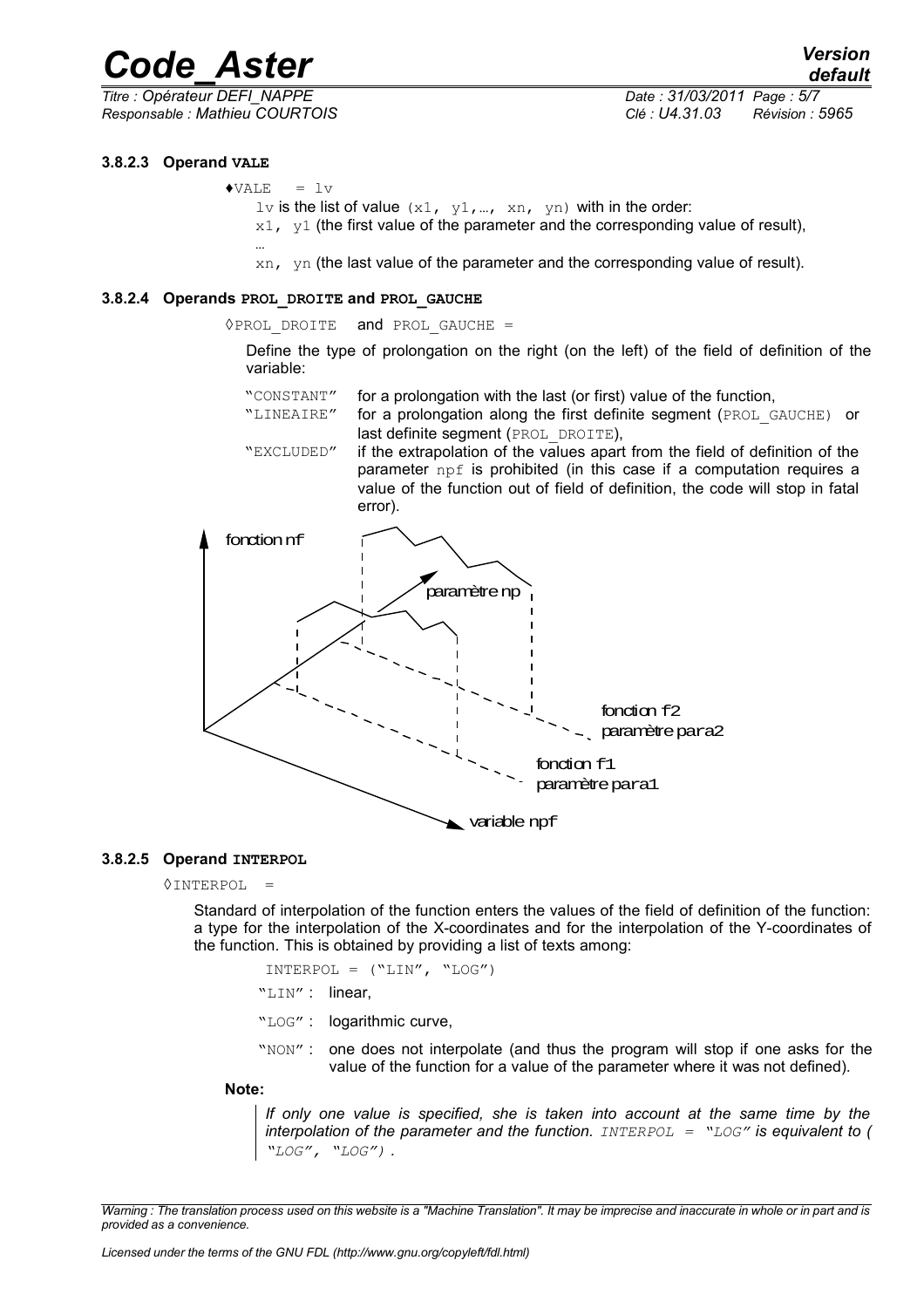*Titre : Opérateur DEFI\_NAPPE Date : 31/03/2011 Page : 6/7 Responsable : Mathieu COURTOIS Clé : U4.31.03 Révision : 5965*

## **3.9 Operand TITER**

◊TITER = Ti

Titrates attached to the product concept by this operator [U4.03.01].

## **3.10 Evaluating of a three-dimensions function**

Is a three-dimensions function  $N$  whose parameter is NOM PARA=  $\gamma$  and composed of functions of which NOM\_PARA\_FONC=  $x$  , of values NOM\_RESU=  $z = f(x)$  . To evaluate  $N(x, y)$  :

- One seeks *i* such as  $y_i \le y \le y_{i+1}$ ,
- One evaluates the two functions  $f_i$  and  $f_{i+1}$  in  $x$  . For that, one uses the prolongations and the standard of interpolation of each function (defined in command DEFI\_FONCTION or under factor key word the DEFI\_FONCTION of DEFI\_NAPPE).
- One evaluates then  $N(x, y)$  while interpolating starting from the values  $(y_i, y_{i+1}$  and  $\big\vert f_i(x), f_{i+1}(x) \big\vert$  . One then uses the prolongations and types of interpolation defined by key words simple PROL\_GAUCHE, PROL\_DROITE, INTERPOL of DEFI\_NAPPE.

One would write:

```
three-dimensions function = DEFI_NAPPE ( NOM_PARA = "there",
                      NOM RESU = \sqrt{2}",
                      NOM PARA FONC = "X",
                      INTERPOL = (has, b),DEFI FONCTION = (\_F \ ( \text{VALE=...} ,INTERPOL = (C, d),),
                                         other functions…),)
the types of interpolation used are:
```
 $\bullet$  C between two values  $X$ ,

- $D$  when the functions in  $X$  are evaluated,
- has between two values of there.
- $B$  between two different functions (evaluated in  $X$ ).

## **4 Definition**

## **4.1 examples of the three-dimensions function after definition of function**

| FCT2 = DEFI FONCTION<br>LINEAIRE', |              | (NOM PARA = "EPSI", PROL DROITE = $'$                                    |
|------------------------------------|--------------|--------------------------------------------------------------------------|
|                                    |              | PROL GAUCHE = $'$ LINEAIRE',<br>VALE = $(1.25E-5, 3.75, 3.75E-5, 7.5,),$ |
| FCT3 =DEFI FONCTION<br>LINEAIRE',  |              | (NOM PARA = "EPSI", PROL DROITE = $'$                                    |
|                                    |              | PROL GAUCHE = $'$ LINEAIRE',<br>VALE = $(1.25E-5, 2.50, 3.75E-5, 5.0,),$ |
| SIG = DEFI NAPPE<br>CONSTANT',     |              | (NOM PARA = "TEMP", PROL DROITE = $'$                                    |
|                                    | $PARA =$     | PROL GAUCHE = $'$ CONSTANT',<br>(20.0, 30.0)                             |
|                                    | $FONCTION =$ | (FCT3, FCT2, ).                                                          |

*Warning : The translation process used on this website is a "Machine Translation". It may be imprecise and inaccurate in whole or in part and is provided as a convenience.*